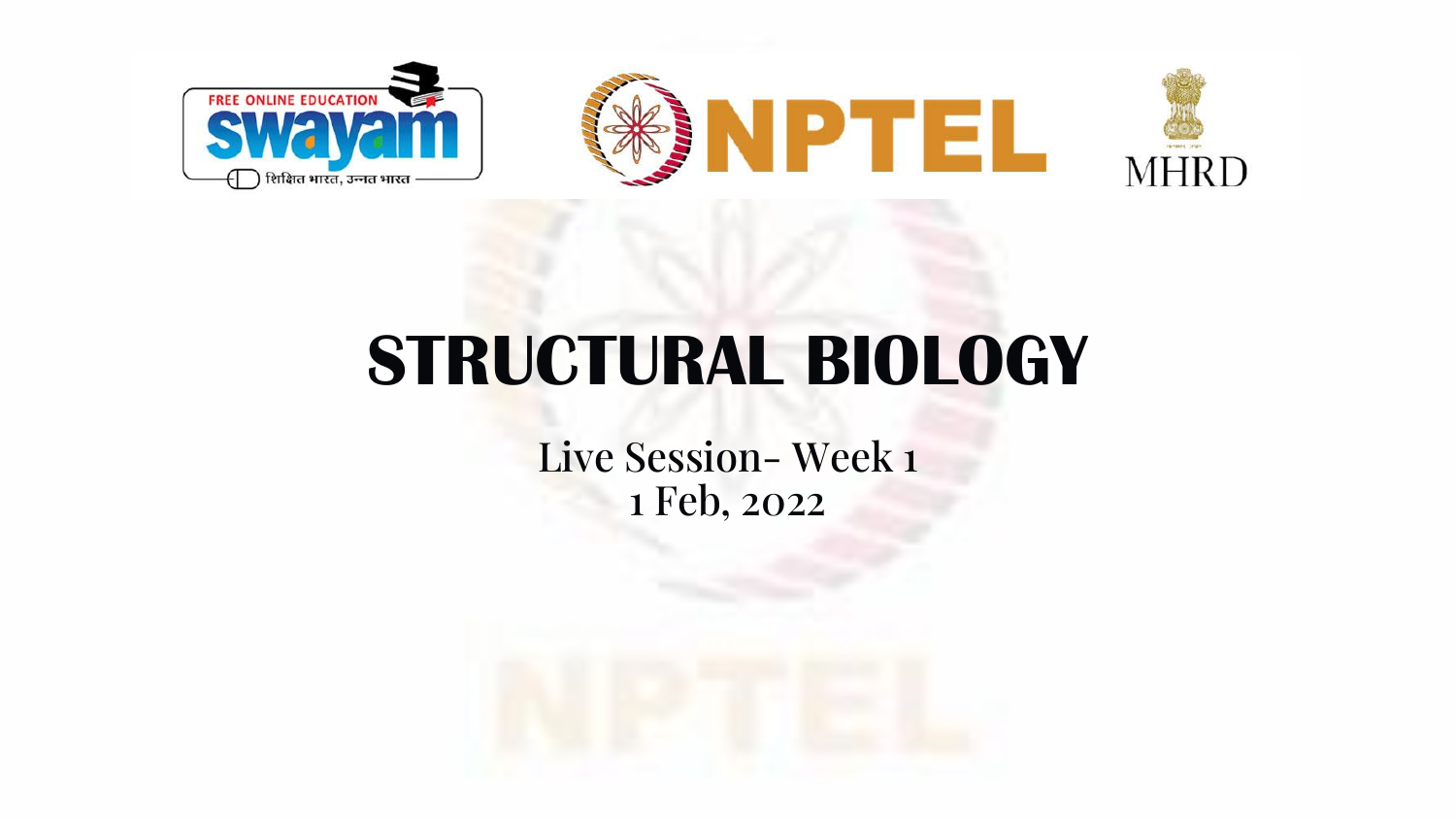# **About the session**

- 1. The session is going to be interactive and students have to respond using the Google Meet polls. Instructions to access polls was given below.
- 2. Students were also requested to used Q&A option to post their questions.
- 3. 2 Questions were already posted, Try to answer them.



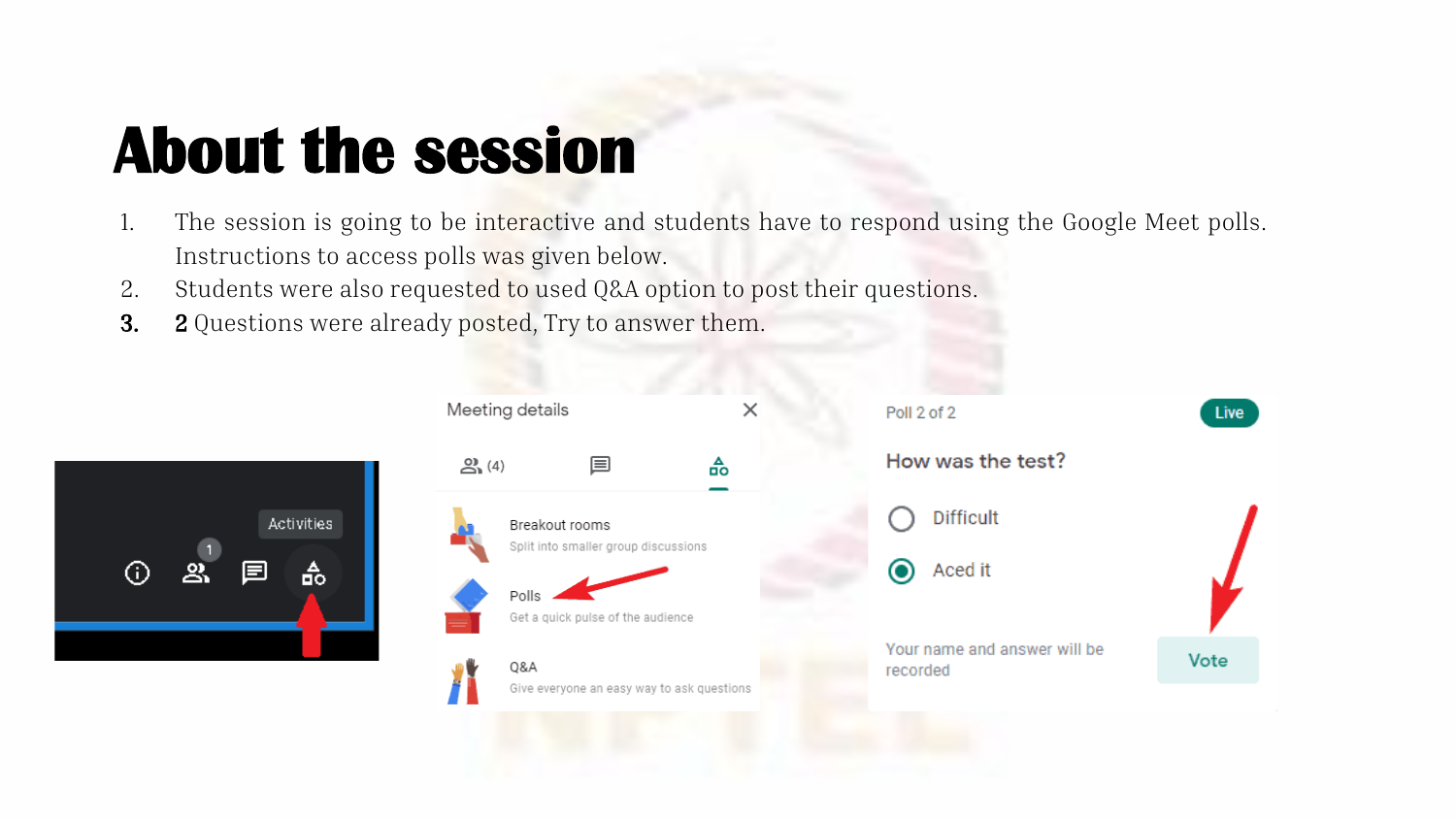# **Contents**

| <b>Summary</b>                                                                                     | <b>Sample Problems</b>                                                                                                                                                                                                                  | Questions (from<br>portal)                                                                                                                 | Questions (from<br>students)                                                                                                                           |
|----------------------------------------------------------------------------------------------------|-----------------------------------------------------------------------------------------------------------------------------------------------------------------------------------------------------------------------------------------|--------------------------------------------------------------------------------------------------------------------------------------------|--------------------------------------------------------------------------------------------------------------------------------------------------------|
| 1. In the initial part of the<br>session, I will provide summary<br>of the previous week lectures. | Sample problems will be<br>displayed using Slides<br>and Google Meet polls.<br>2. Students can answer<br>the questions using the<br>Google Meet polls.<br>Explanation of problem<br>3.<br>will<br>be done using<br>Slides and One note. | 1. If time permits I will<br>discuss about the<br>questions posted on<br>swayam portal.<br>2. This can be done using<br>slides or One note | Finally I will take up<br>1.<br>Questions from the<br>live audience.<br>2. The students can ask<br>their questions using<br>Google Meet Q&A or<br>Chat |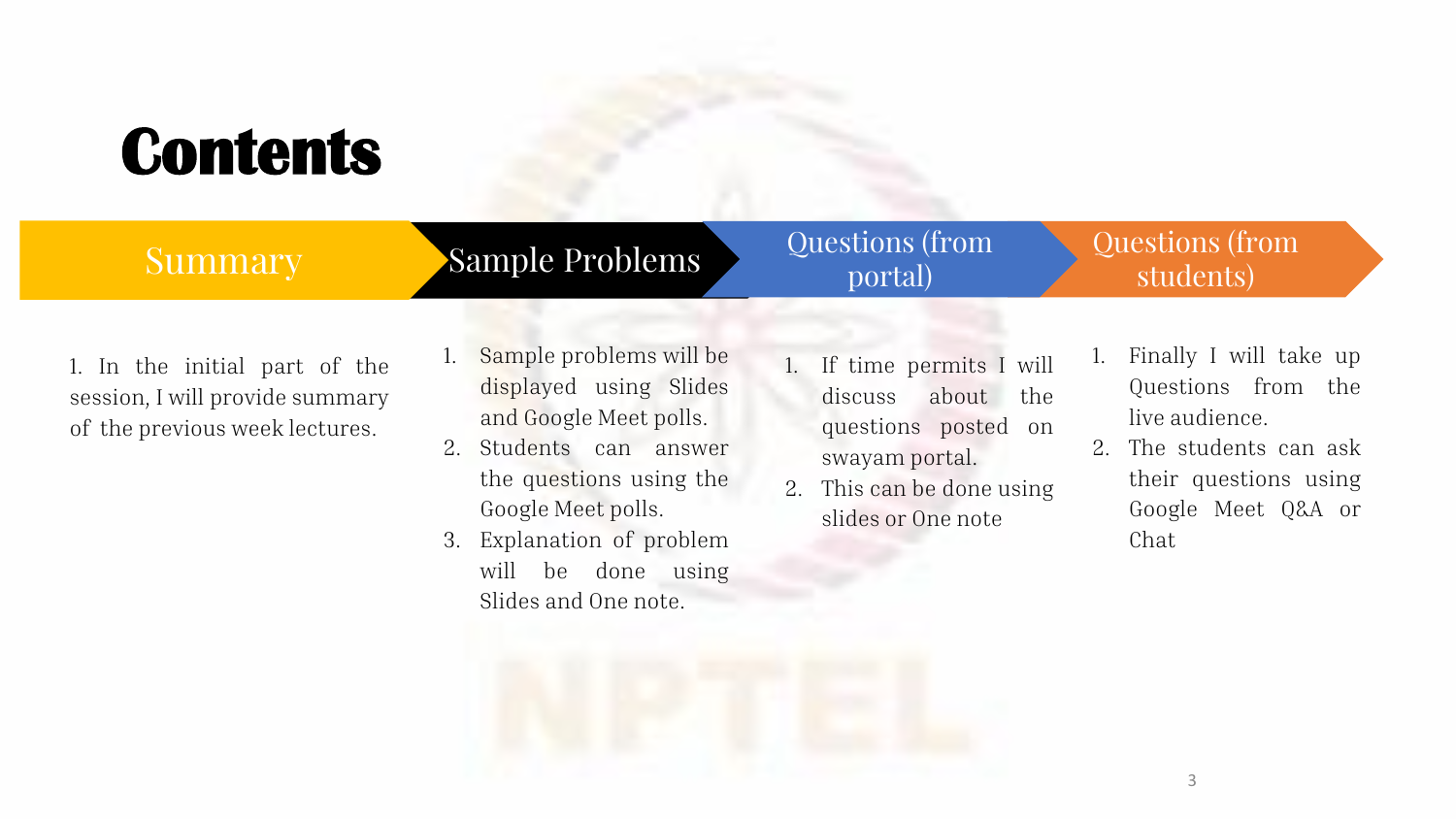**Week\_1\_Lecture\_1**: Focuses on basic things required to understand this course and on history of biological inventions.

- 1. Structural biology is the study of how biological molecules are built and considers Microscope (Glass sphere) as the first invention.
- 2. The earlier inventions of microscopes has a problem of chromatic aberration (It is a failure of lens to focus all the colors to the same points)
- 3. Microscope helped to study the cell and the principles of cell theory were laid on.
- 4. Next, the lecture has explanation of several experiments that helps in understanding DNA as the active genetic principle .
- 5. Study of structural biology provides answers to questions related to architecture of molecules, about the interactions between them and with the solvent, ions…
- 6. Theory of natural selection states which are better adjusted to their environment will most likely to survive and can transmit their traits to the next generation.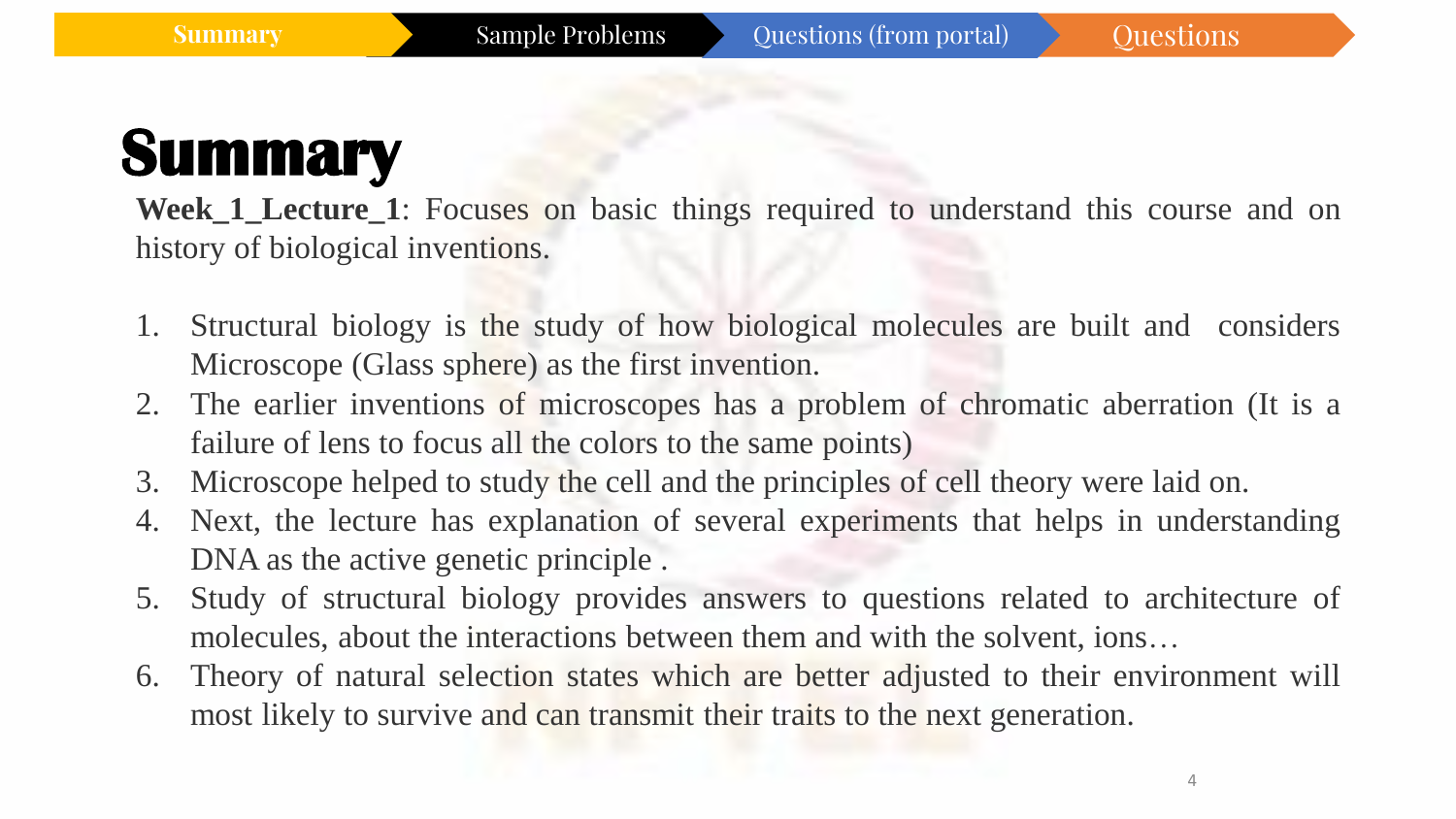**Week 1 Lecture\_2**: This lecture is about Biological macro-molecules.

- 1. Understanding the composition and structure helps to study of macro molecules of life.
- 2. Chemical properties of various biological macro molecules was explained followed by the explanation of the 3C of covalent bonds.
- 3. Carbohydrates are sugars and polymers of sugars. They are classified based on the location of carbonyl group and based on number of carbons.
- 4. Fats have two components, Glycerol and fatty acids joined by a ester linkage to form fats. The single/double bond defines the nature of fats.
- 5. DNA/RNA is the polymer of nucleotides, which are in turn divided into nucleosides (Nitrogen based & sugar) and phosphate group.
- 6. Proteins are polymers of amino acids joined by a peptide linkage between the carboxyl group of one amino acid with the amino group of other amino acid.
- 7. The 3C's are Configuration (spatial arrangement of atoms), Conformation (rotation across the bonds) and Chirality.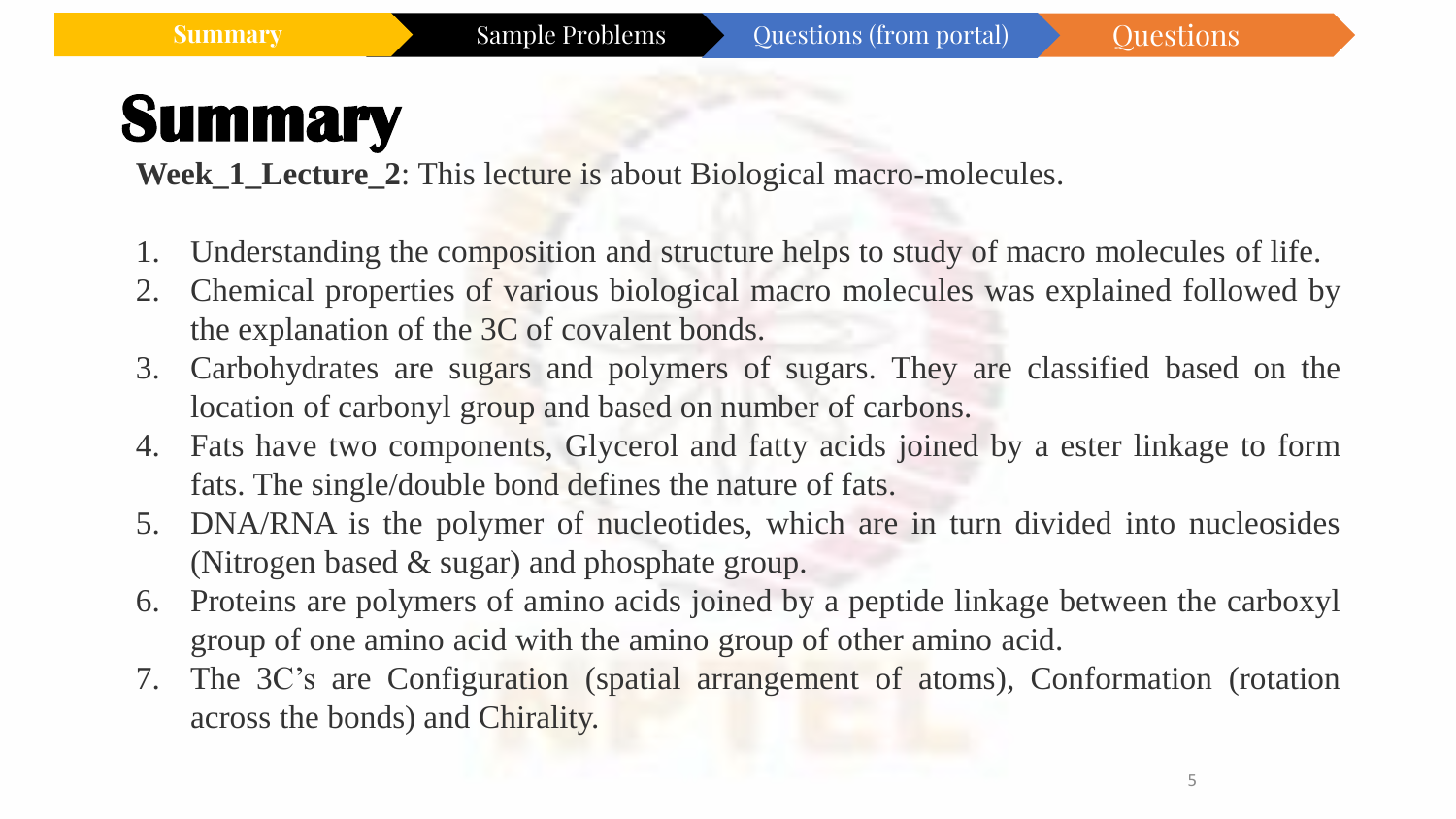**Week\_1\_Lecture\_3**: Focuses on decoding biological macromolecules.

- 1. In Carbohydrates, the monomer to polymer transition is through the glycosidic linkage. This linkage joins Carbohydrates to Carbohydrates/Other molecules.
- 2. Protein sequencing is determining the amino acid sequence and uses combination of proteases (break peptide bonds) to sequence the protein.
- 3. Protein sequencing methods such as Mass Spectrometry gives the residue wise details and Edman degradation is used for N-terminal characterization.
- 4. The Central dogma is explanation of the flow of genetic information within the organisms and includes a. Replication of DNA, b. Transcription of DNA into RNA and c. Translation of RNA into protein.
- 5. The study of DNA, RNA and proteins is important to understand life.
- 6 6. In DNA sequencing, sanger method states the use of ddNTP's to sequence the DNA, The ddNTP's here lack the bond forming capability and terminate the chain synthesis reaction.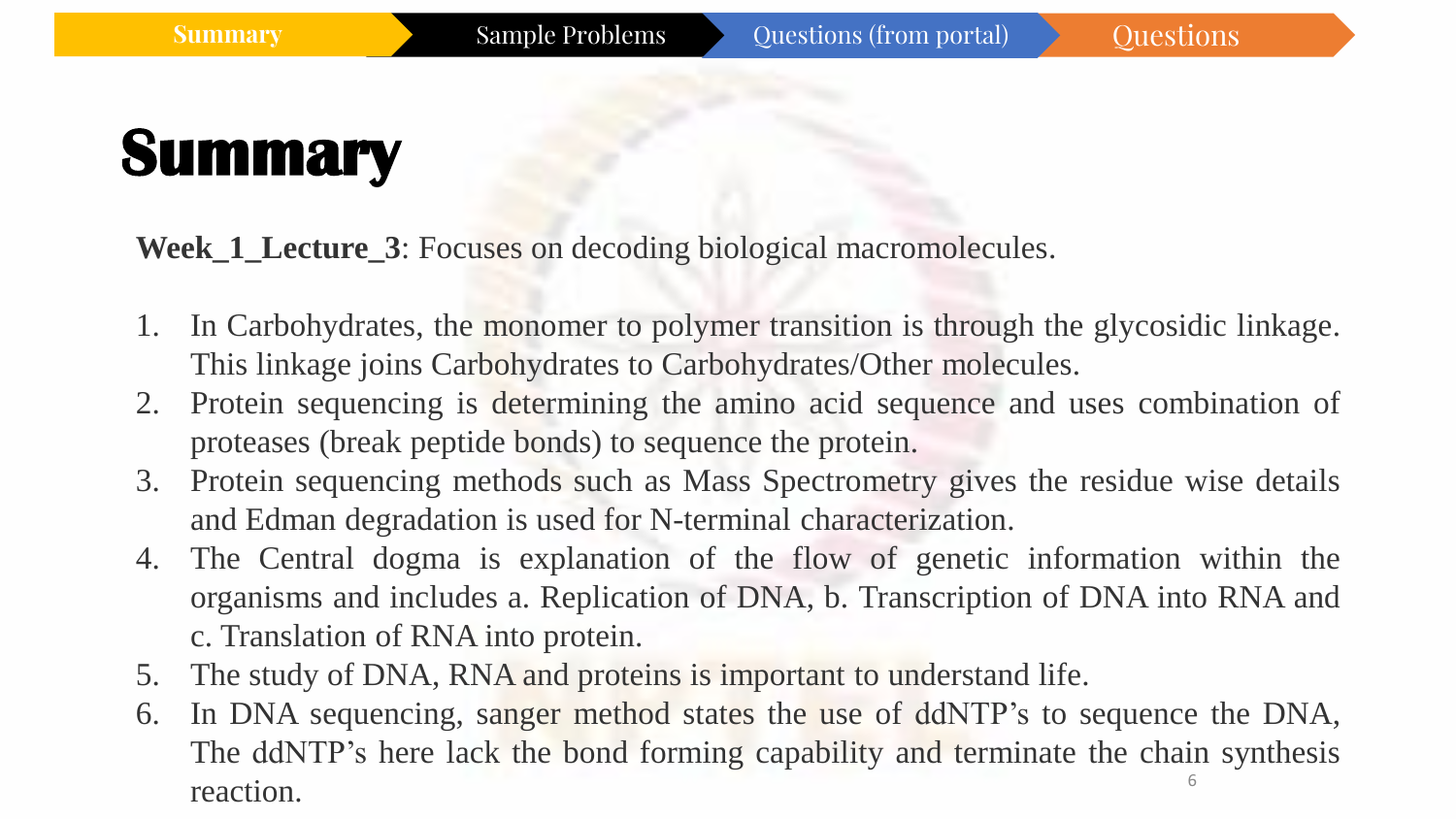**Week\_1\_Lecture\_4**: Lecture 4 is about journey from gene to genome.

- Reading of all genes is important to understand life, so genome sequencing is preferred.
- 2. The whole genome of an organisms include a. Chromosomal DNA, b. Mitochondrial DNA and c. Chloroplast DNA (Plants).
- 3. To Overcome the size limitations in sanger methods, next generation sequencing was introduced.
- 4. After genome sequencing, we got many genes i.e., we now have many proteins sequences. Now the problem is to know the structure of protein.

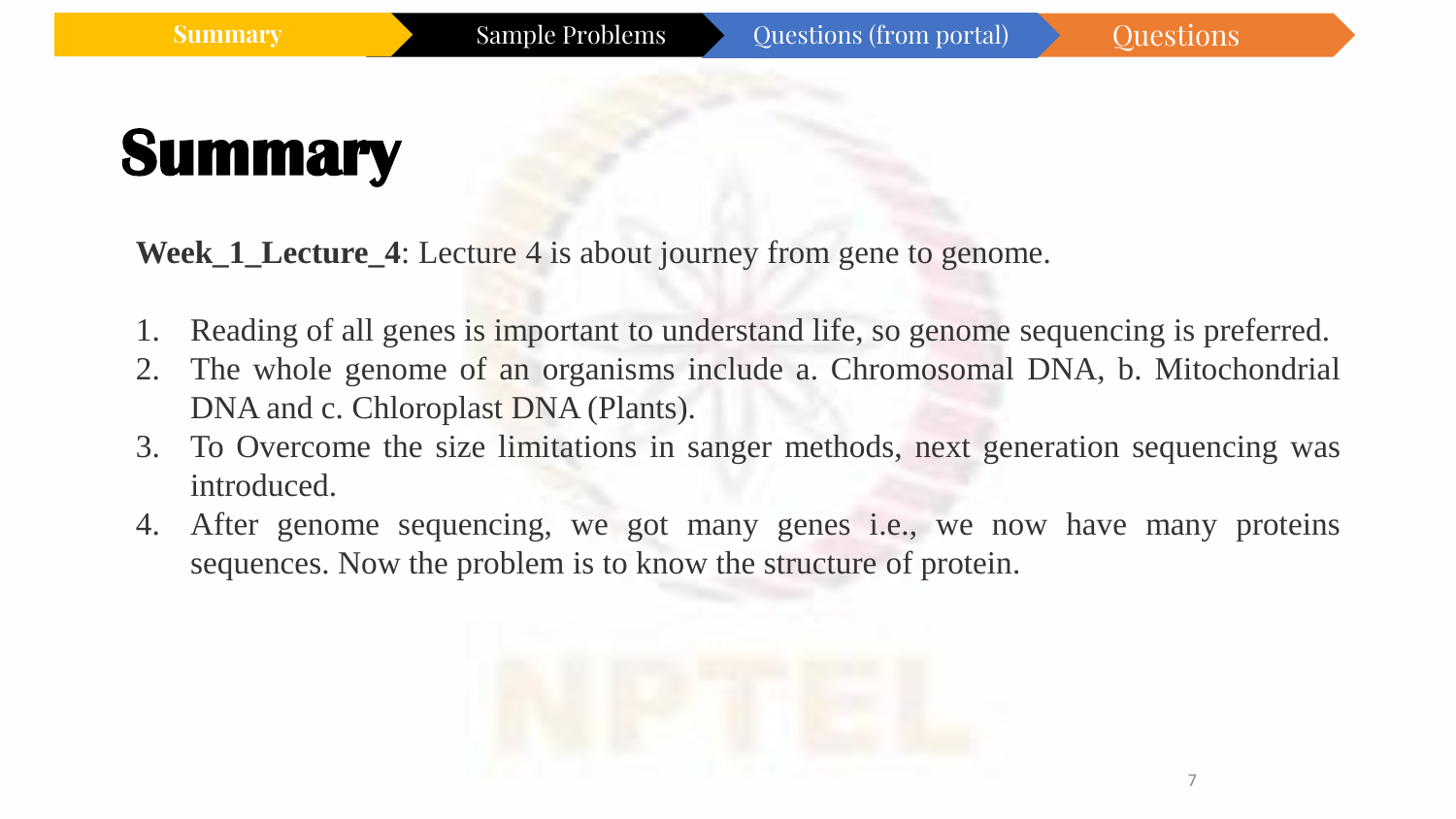#### **Week\_1\_Lecture\_5**: Lecture 5 is about Post Genomic Era

- 1. Post Genomic Era starts after completing the Human Genome Project and pushes our journey from sequence understanding to functional understanding.
- 2. In this era, Proteins are considered as major functional elements and have more diverse structures, making the study complex.

#### **Challenges to be dealt in Structural Biology:**

- Constructing the 3D structure of biomolecules.
- 2. Understanding the folding mechanisms of protein structure.
- 3. How to reduce cost and time to solve 3D structure.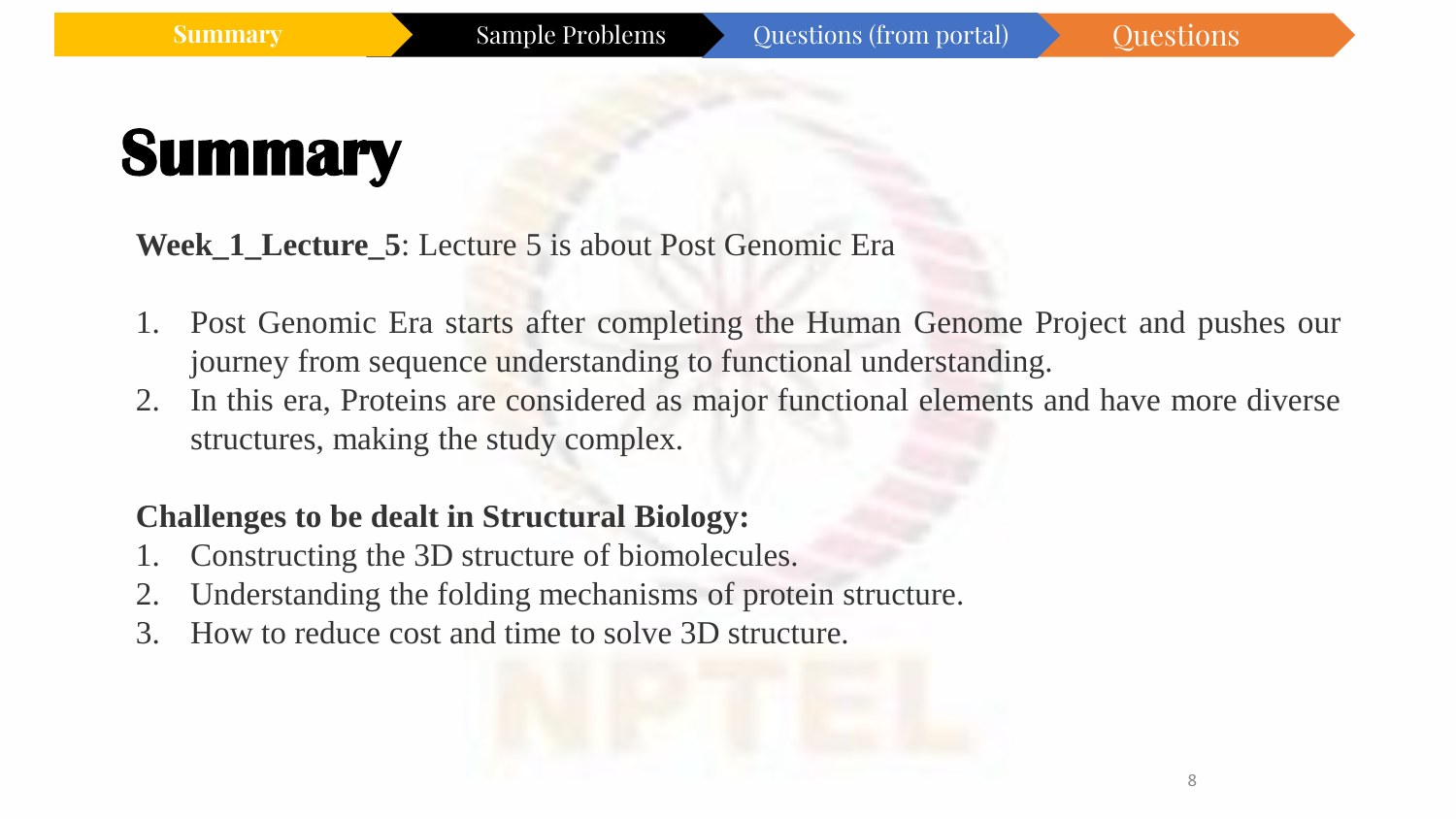### The cell theory comprises of

- 1. Cells are basic unit of life
- 2. All cells have basic chemical composition
- 3. Hereditary information is passed from cell
- 4. All of the above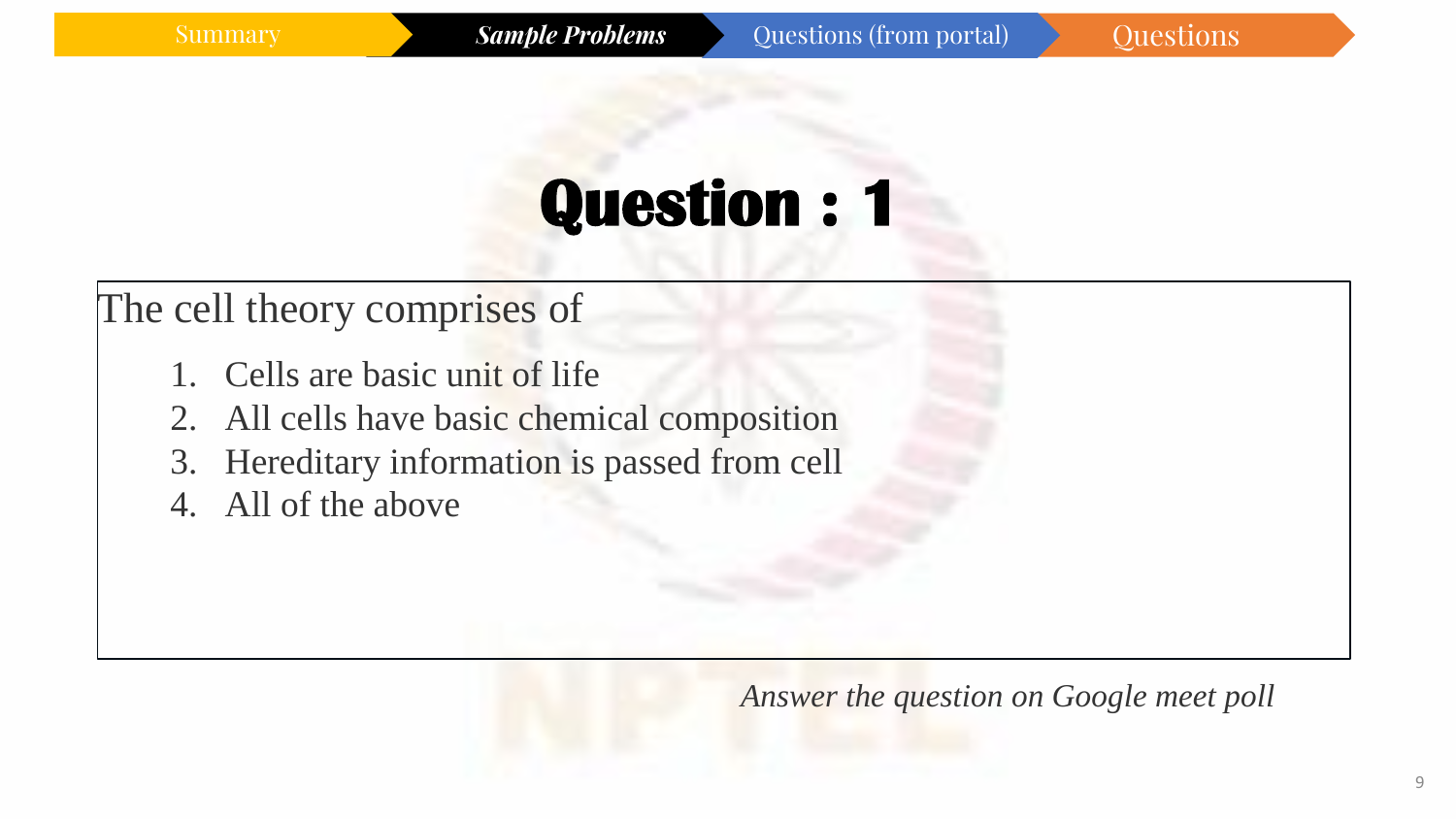#### **Solution:**

- With continual improvements made to microscopes over time, the study of cell was possible and the principles of cell theory were based on these studies.
- The generally accepted principles of modern cell theory include:
- All known living things are made up of one or more cells
- All living cells arise from pre-existing cells by division.
	- The cell is the fundamental unit of structure and function in all living organisms.
- ➢ The activity of an organism depends on the total activity of independent cells.
- Energy flow (metabolism and biochemistry) occurs within cells.
- All cells are basically the same in chemical composition in organisms of similar species.

Final Answer **: All of the above**

#### **The cell theory comprises of**

- 1. Cells are basic unit of life
- 2. All cells have basic chemical composition
- 3. Hereditary information is passed from cell
- All of the above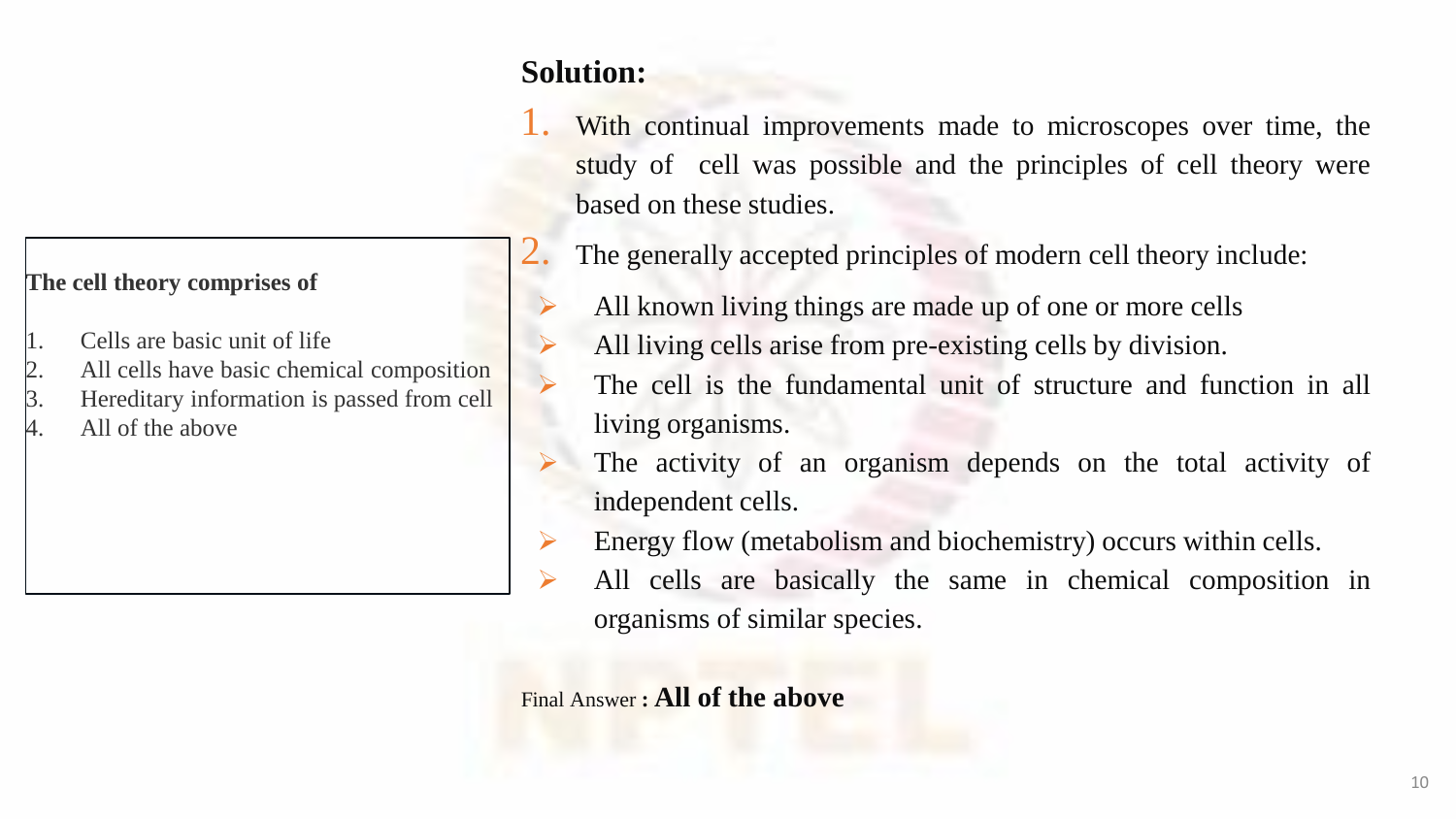According to **Avery–MacLeod–McCarty experiment,** what is termed as active genetic principle ?

- 1. DNA
- 2. RNA
- 3. Proteins
- 4. Lipids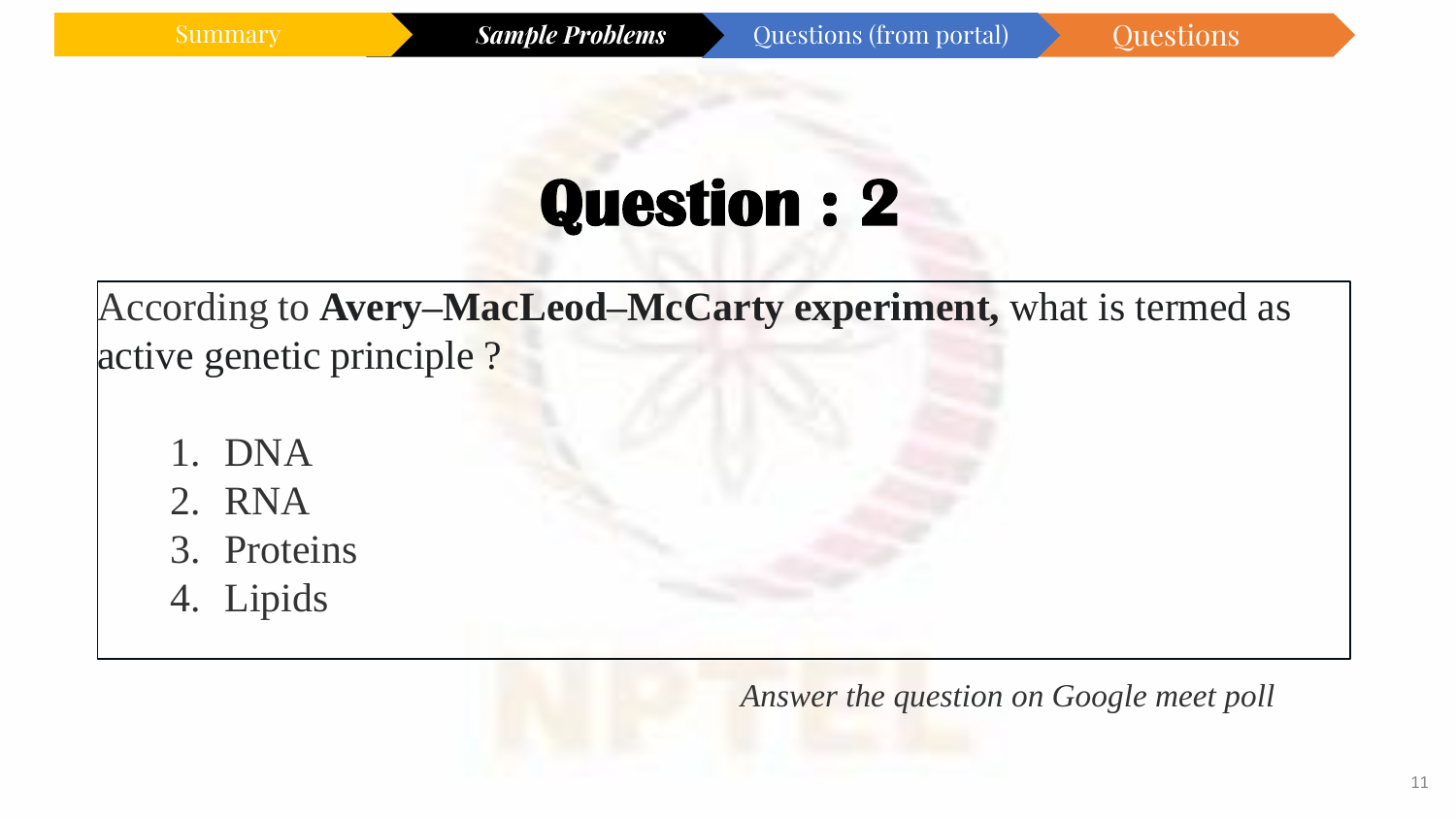#### **Solution:**

**Griffith's experiment** suggests that bacteria are capable of transferring genetic information through a process known as transformation.

Griffith used a virulent, and a nonvirulent strains of pneumococcus bacteria which infect mice –. The Virulent strain developed a capsule that protected itself from the host's immune system and resulting in the death of the host, while the nonvirulent strain did not have that protective capsule and was affected by the host's immune system.

In the same experiment, heat killed virulent and nonvirulent was able to kill the mice. While neither alone harmed the mice, but the combination was able to kill its host.

Griffith was also able to isolate both virulent and nonvirulent strains of pneumococcus from the blood of these dead mice. From this, Griffith concluded that nonvirulent had been "transformed" into the lethal virulent strain by a "transforming principle".



…….Continued Next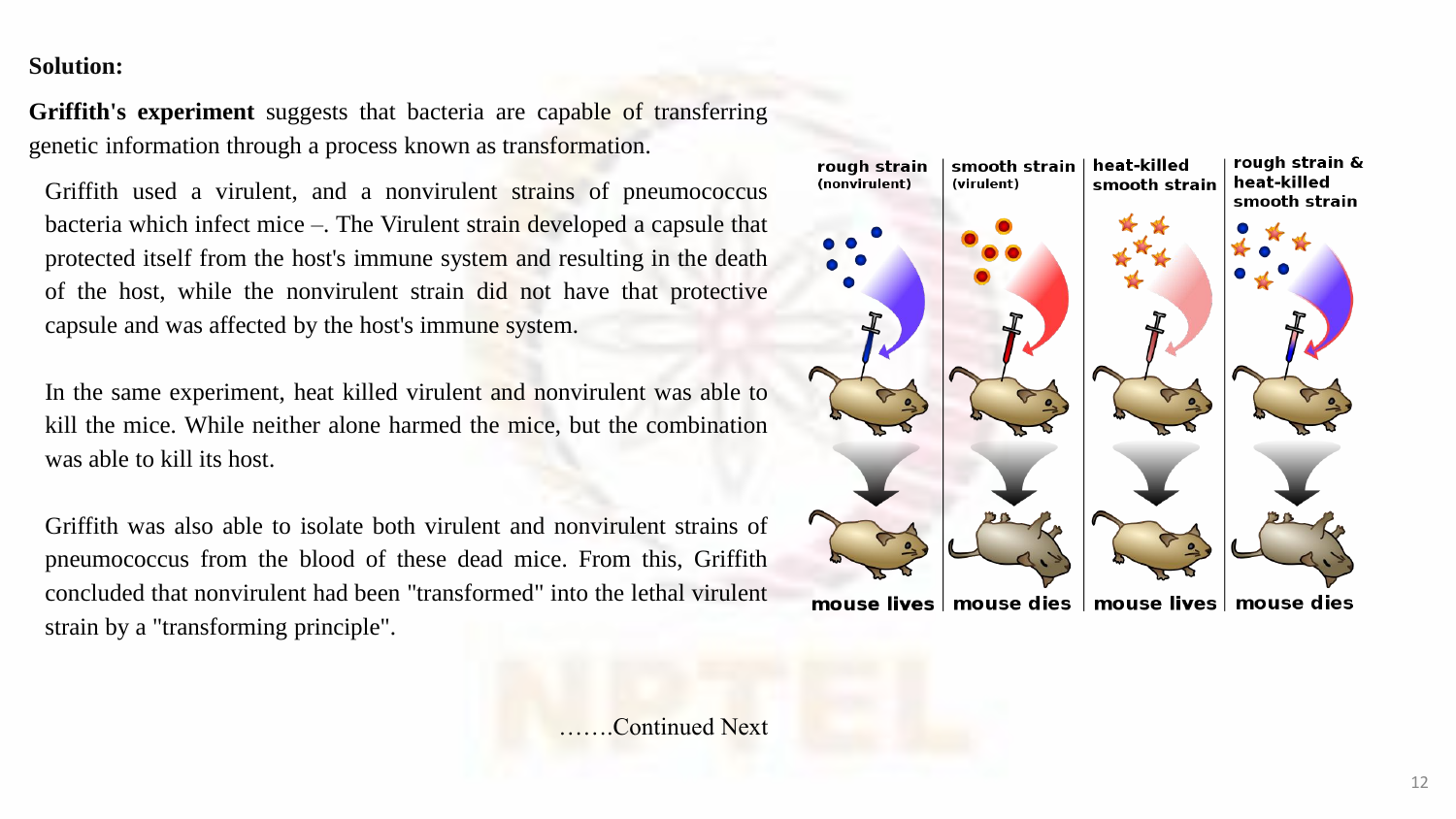#### **Solution:**

- ➢ From Griffith observation lets assume, the DNA had survived the heating process and was taken up by the nonvirulent strain.
- ➢ Further the exact nature of the transforming principle was verified in the experiments done by Avery, McLeod and McCarty and by Hershey and Chase.
- ➢ Chemical analysis of the active part, showed that the proportions of carbon, hydrogen, nitrogen, and phosphorus in this active portion were consistent with the chemical composition of DNA.
- They also found that the enzymes that break apart proteins or RNA (trypsin, chymotrypsin and ribonuclease) did not affect the active part, but an enzyme "deoxyribonucleodepolymerase" (which break down DNA) destroyed the active part.

#### Final Answer **: DNA**

According to **Avery–MacLeod–McCarty experiment,** what is termed as active genetic principle ?

- 1. DNA
- RNA
- 3. Proteins
- 4. Lipids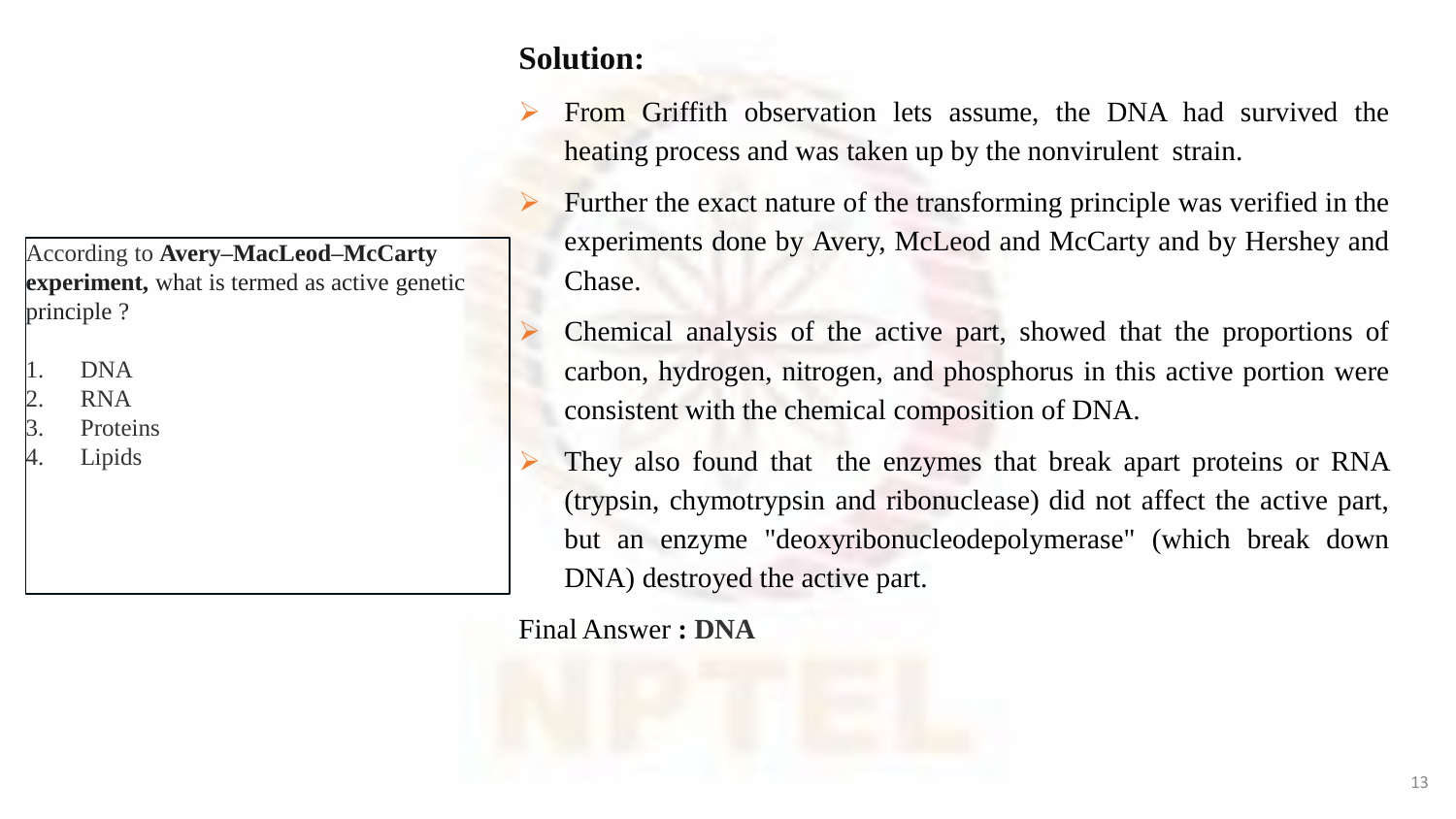Which bond is formed in the polymer of nucleic acids?

- 1. Peptide bond
- 2. Phosphodiester bond
- 3. Glycosidic bond
- 4. None of the above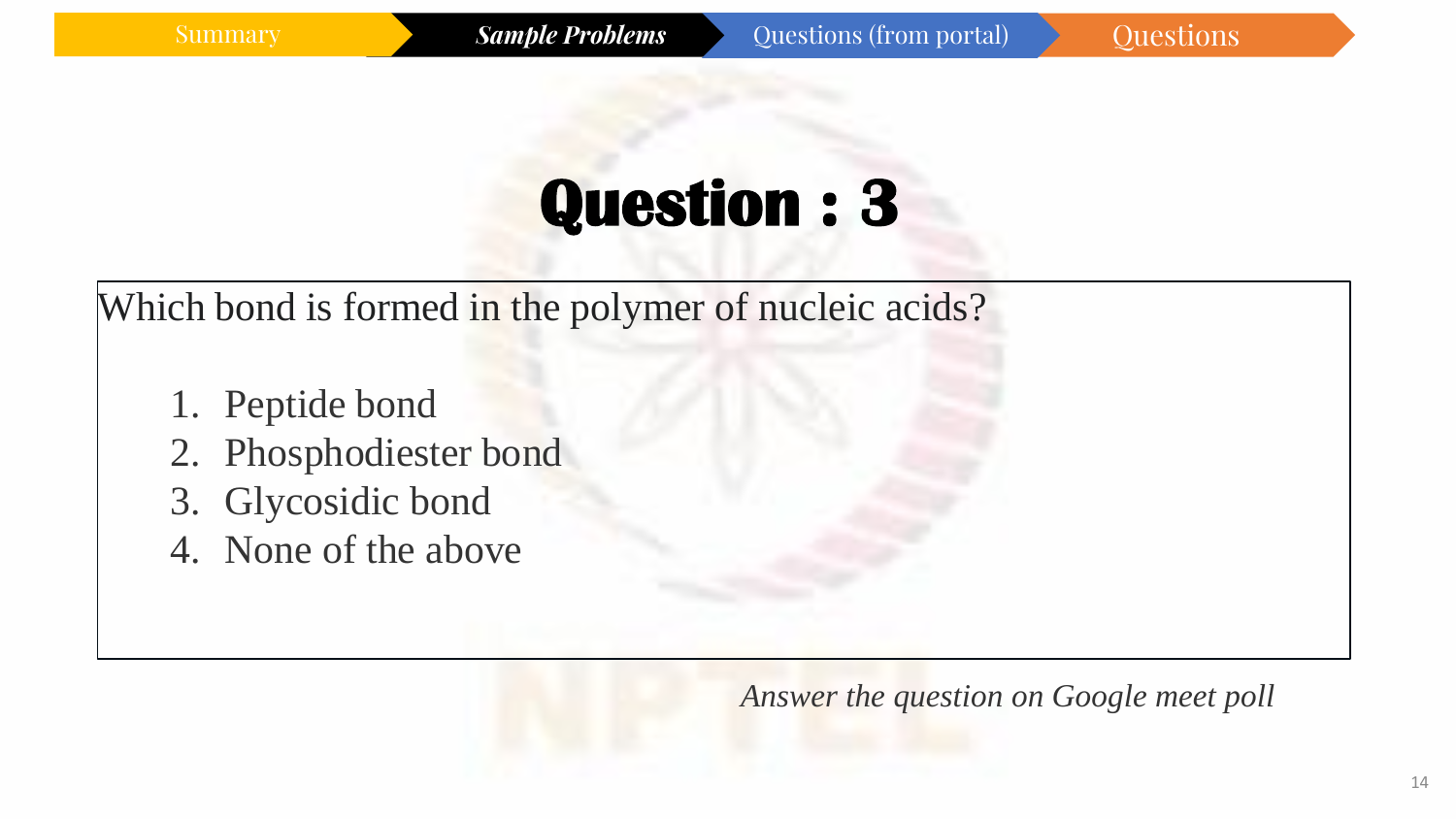#### **Solution:**

Nucleic acids are composed of nucleotides, which are made of three components: a 5-carbon sugar, a phosphate group and a nitrogenous base.



Which bond is formed in the polymer of nucleic acids?

- 1. Peptide bond
- 2. Phosphodiester bond
- 3. Glycosidic bond
- 4. None of the above
- The two main classes of nucleic acids are deoxyribonucleic acid (DNA) and ribonucleic acid (RNA). If the sugar is ribose, the polymer is RNA; if the sugar is the ribose derivative deoxyribose, the polymer is DNA.
- When two nucleic acids are brought together, the hydroxyl groups of phosphate and sugar reacts to form two ester bond. (The "bond" involves this linkage  $C$ -O-PO<sub>2</sub><sup>-</sup>-O-C.)

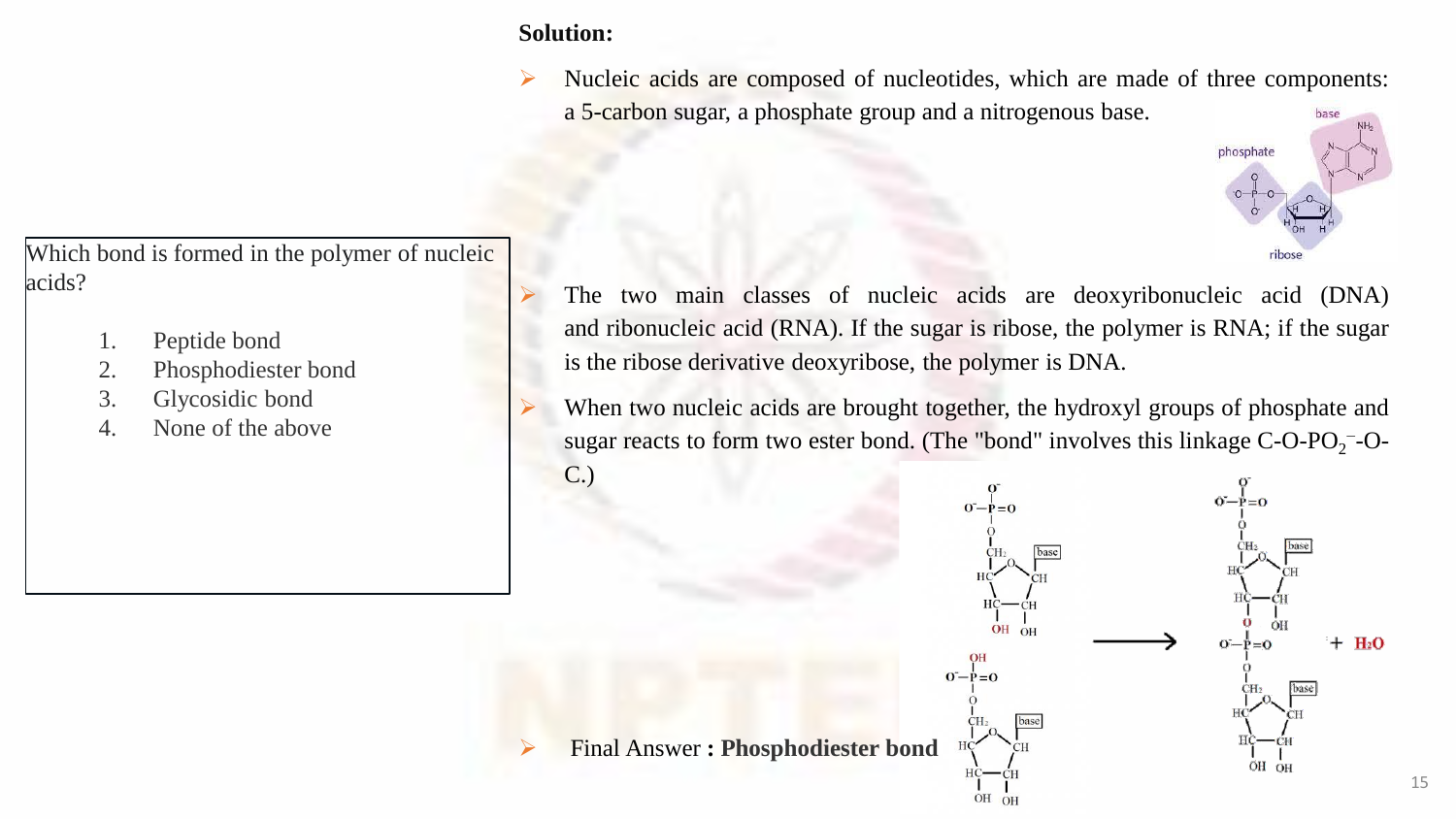### PCR technique is useful for?

- 1. Unzipping of DNA
- 2. Amplification of DNA
- 3. Transcription process
- 4. None of the above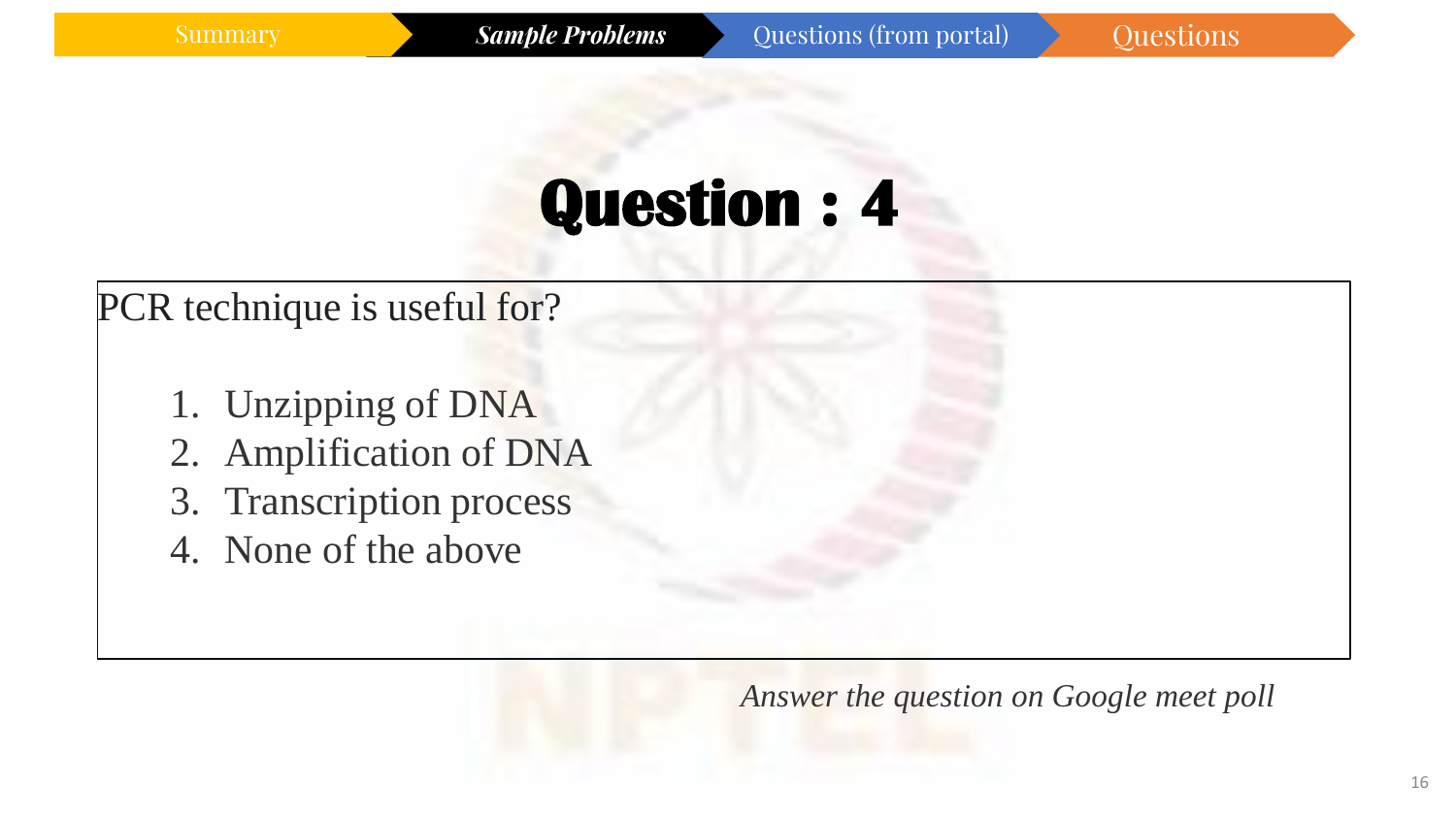#### **PCR technique is useful for?**

- 1. Unzipping of DNA
- 2. Amplification of DNA
- 3. Transcription process
- 4. None of the above

**Solution:**

- ➢ **Polymerase chain reaction** (**PCR**) is a method widely used to rapidly make millions to billions of copies of a specific DNA sample.
- ➢ The first step of PCR is **nucleic acid denaturation**, where the two strands of the DNA double helix are physically separated at a high temperature.
- The second step of PCR is Annealing, where the primers bind to the complementary sequences of DNA. During the Extension step, two DNA strands are used as templates by DNA polymerase to enzymatically assemble a new DNA strand from free nucleotides, the building blocks of DNA.
- As PCR progresses, the DNA generated is again used as a template for next cycle, forming a chain reaction in which the original DNA template is exponentially amplified.

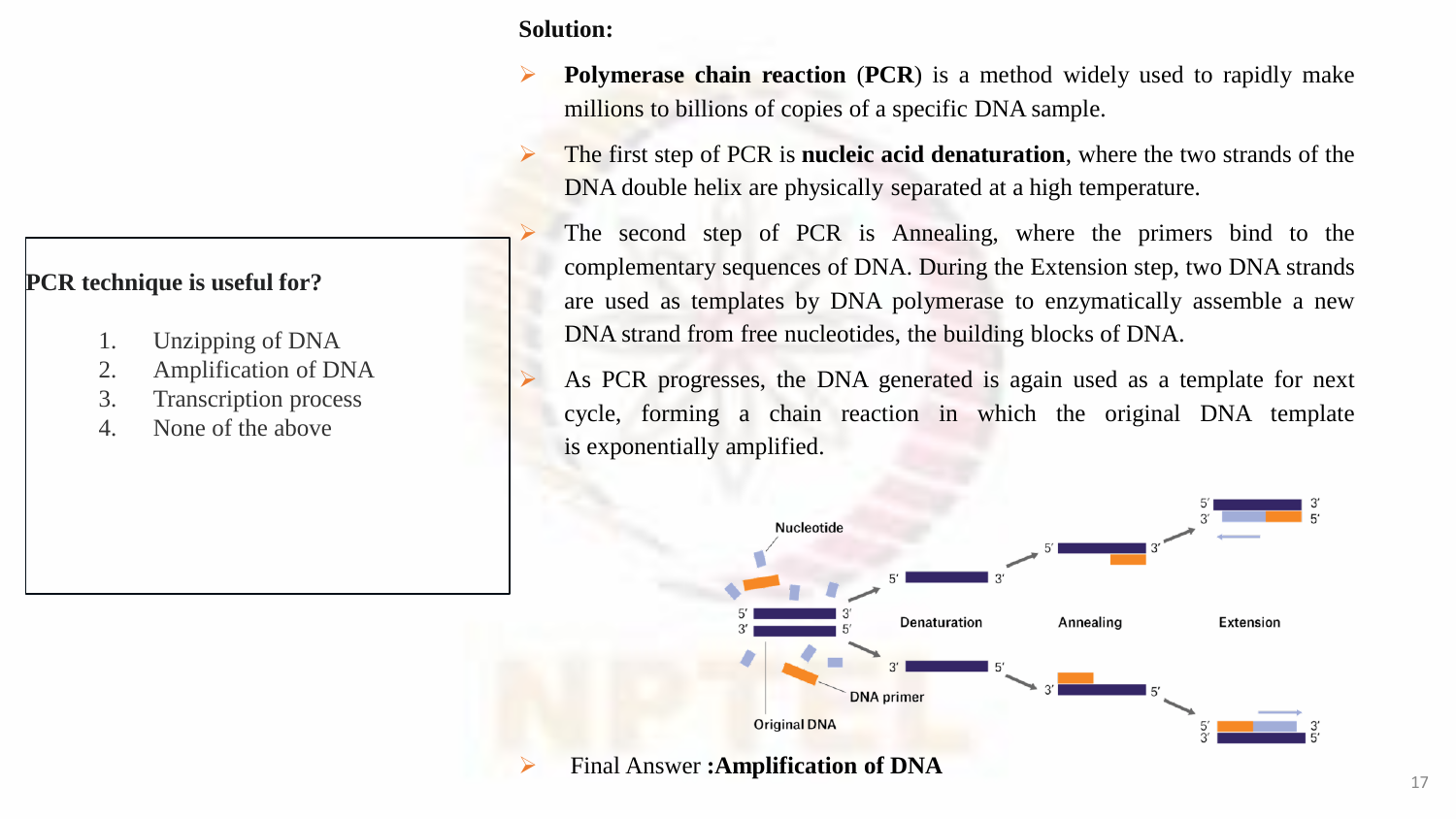What is the key feature of the sanger sequencing method?

- 1. It is a Chemical Breakdown Method
- 2. It is a Dideoxy or chain termination method
- 3. Amino acid sequencing
- 4. Unzip DNA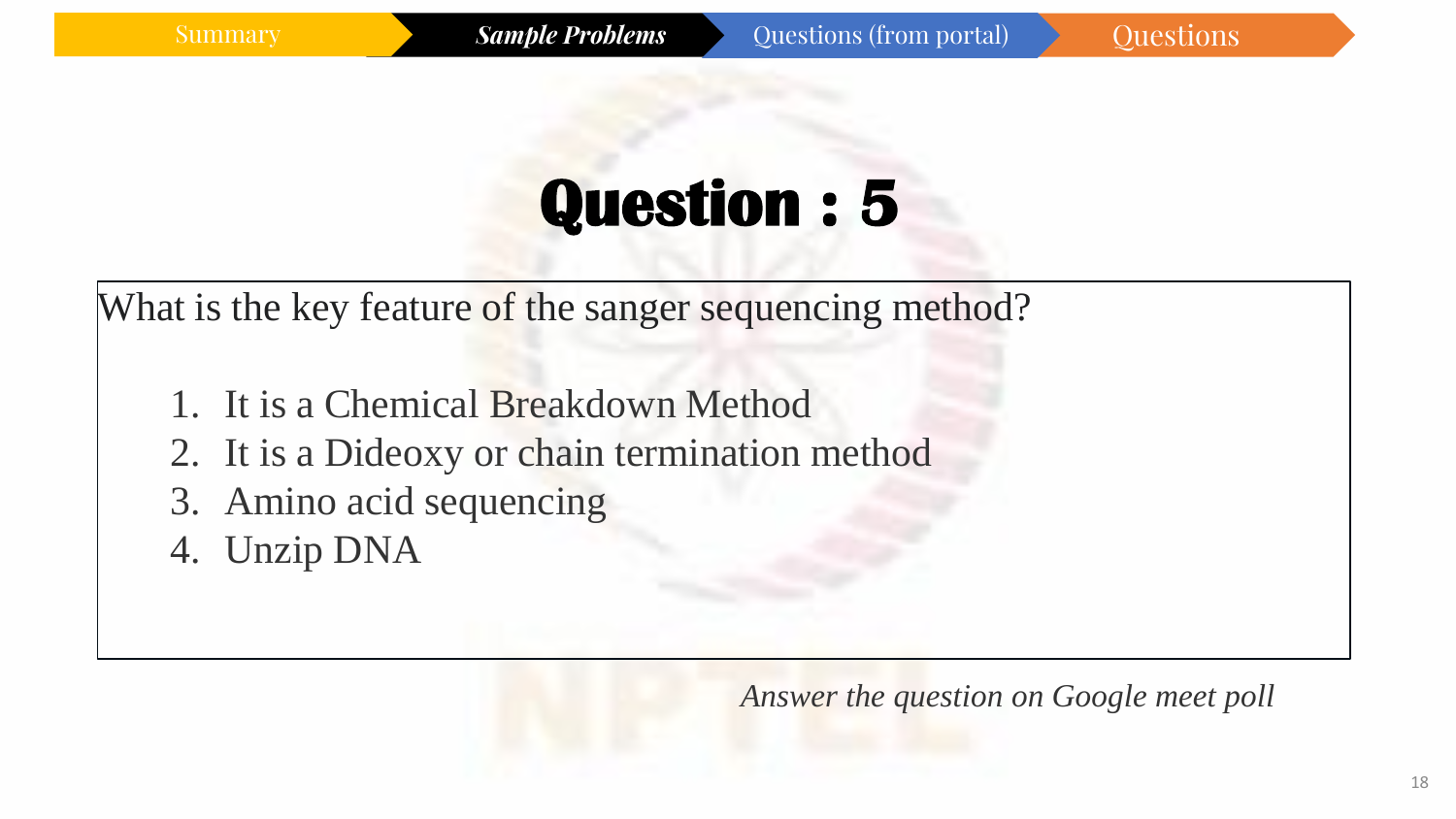#### **What is the key feature of the sanger sequencing method?**

- 1. It is a Chemical Breakdown Method
- 2. It is a Dideoxy or chain termination method
- 3. Amino acid sequencing
- 4. Unzip DNA

#### **Solution:**

- **Sanger sequencing** is a method of DNA sequencing that involves random incorporation of chain-terminating dideoxy nucleotides by DNA polymerase during in vitro DNA replication.
	- The chain-termination method requires a DNA template, a primer, a DNA polymerase, dNTPs, and modified di-deoxynucleotide triphosphates (ddNTPs), which terminate DNA strand elongation.



- ➢ These chain-terminating nucleotides lack a 3'-OH group required for the formation of a phosphodiester bond between two nucleotides, causing DNA polymerase to cease extension of DNA when a modified ddNTP is incorporated. The ddNTPs may be radioactively or fluorescently labelled for detection.
- ➢ Final Answer **:It is a Dideoxy or chain termination method**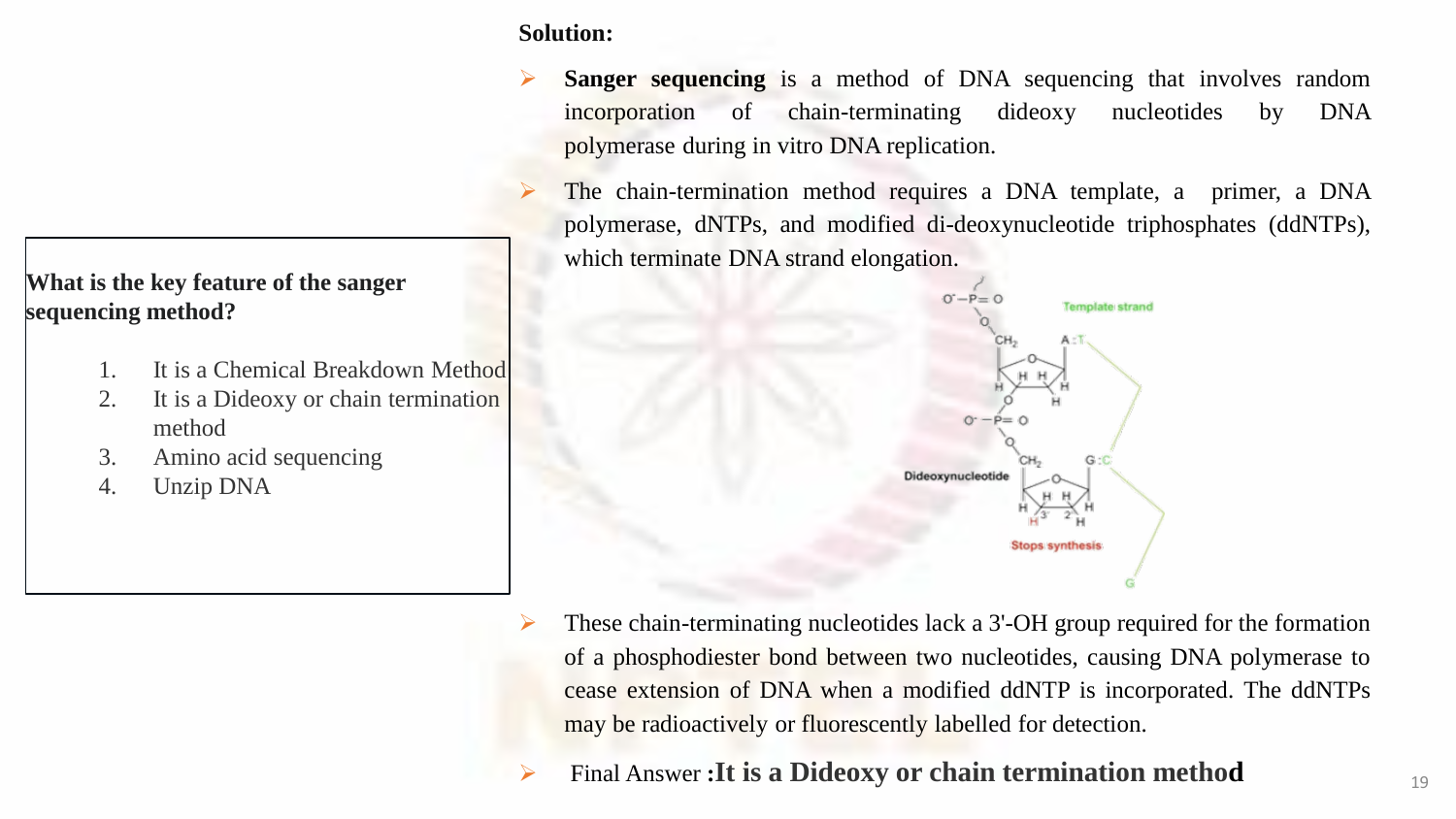### What is Chargaff Rule?

- 1.  $A + G = T + C$
- 2. % $A =$  % $T$  and % $G =$  % $C$
- 3. Both A & B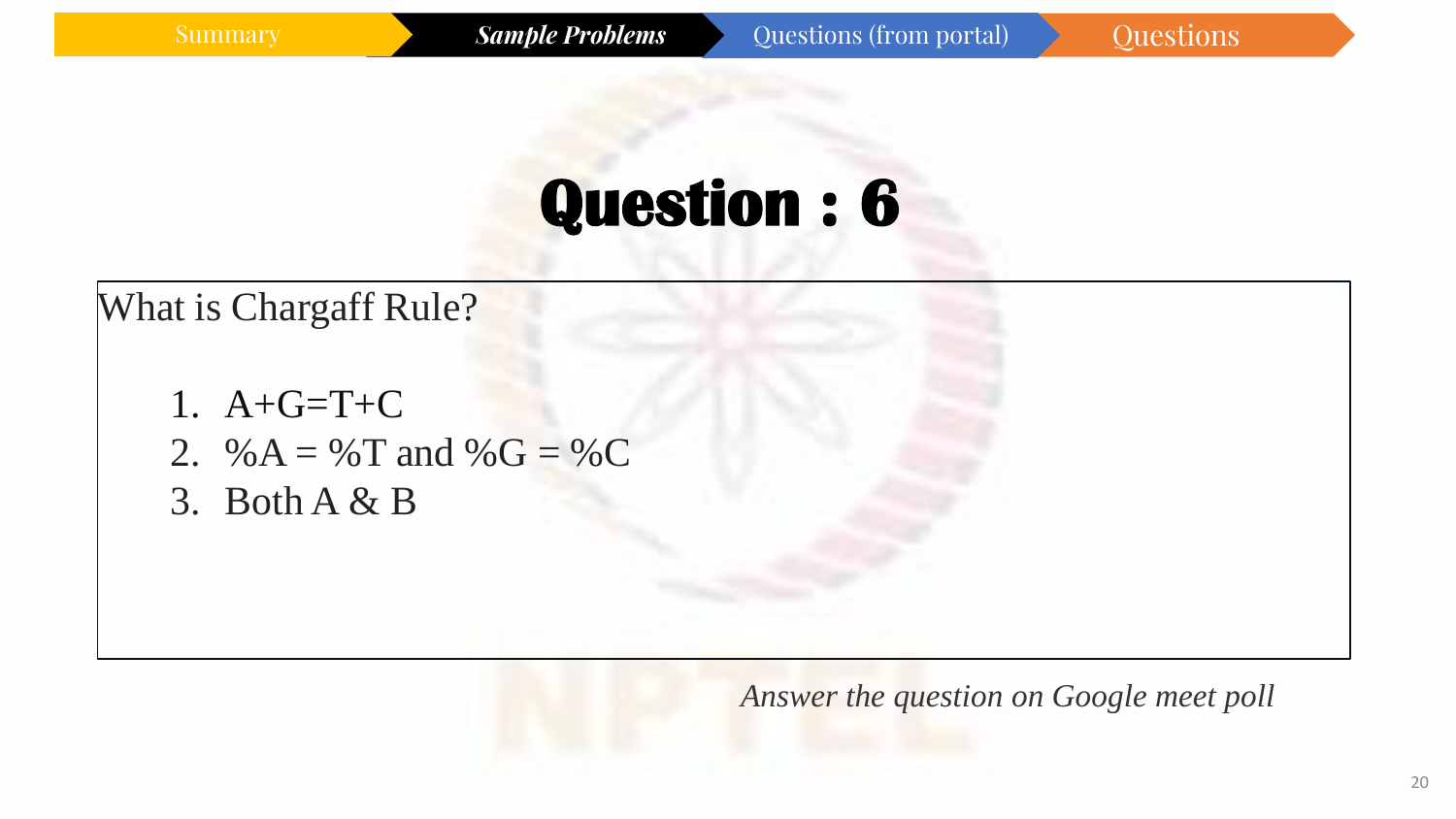#### **What is Chargaff Rule?**

- 1. A+G=T+C
- 2. %  $A = \%T$  and  $%G = \%C$
- 3. Both  $A & B$

#### **Solution:**

- ➢ **Chargaff's rules** state that DNA from any species of any organism should have a 1:1 stoichiometric ratio of purine and pyrimidine bases (i.e., A+G=T+C).
- ➢ More specifically, that the amount of guanine should be equal to cytosine and the amount of adenine should be equal to thymine.
- This pattern is found in both strands of the DNA.
- ➢ Final Answer **: Both A & B**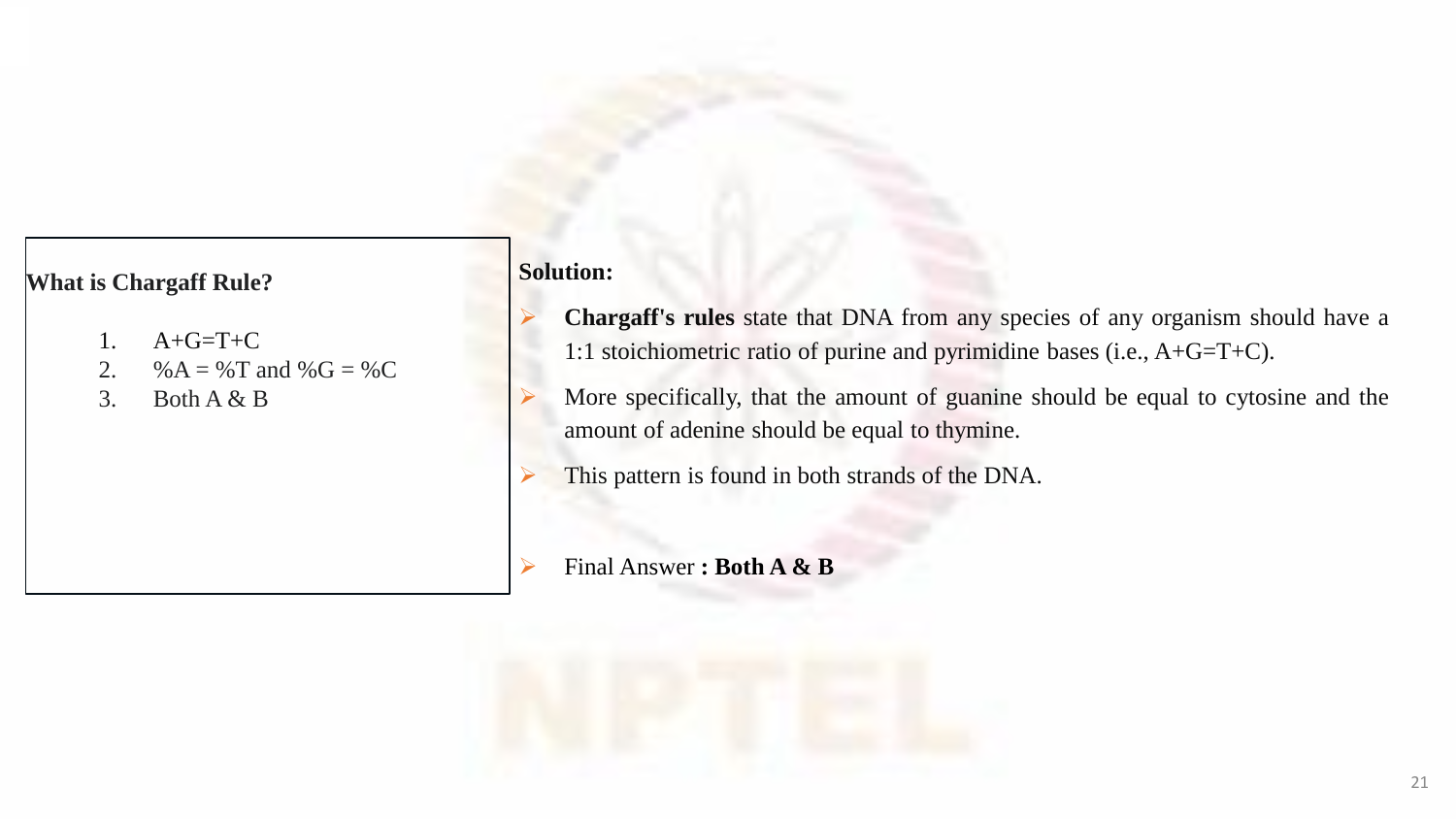The range of biological macro molecules is 1.  $100 - 10 \mu m$ 2.  $10 - 1 \mu m$ 3.  $1 - 10$  nm 4.  $10 - 0.1$  nm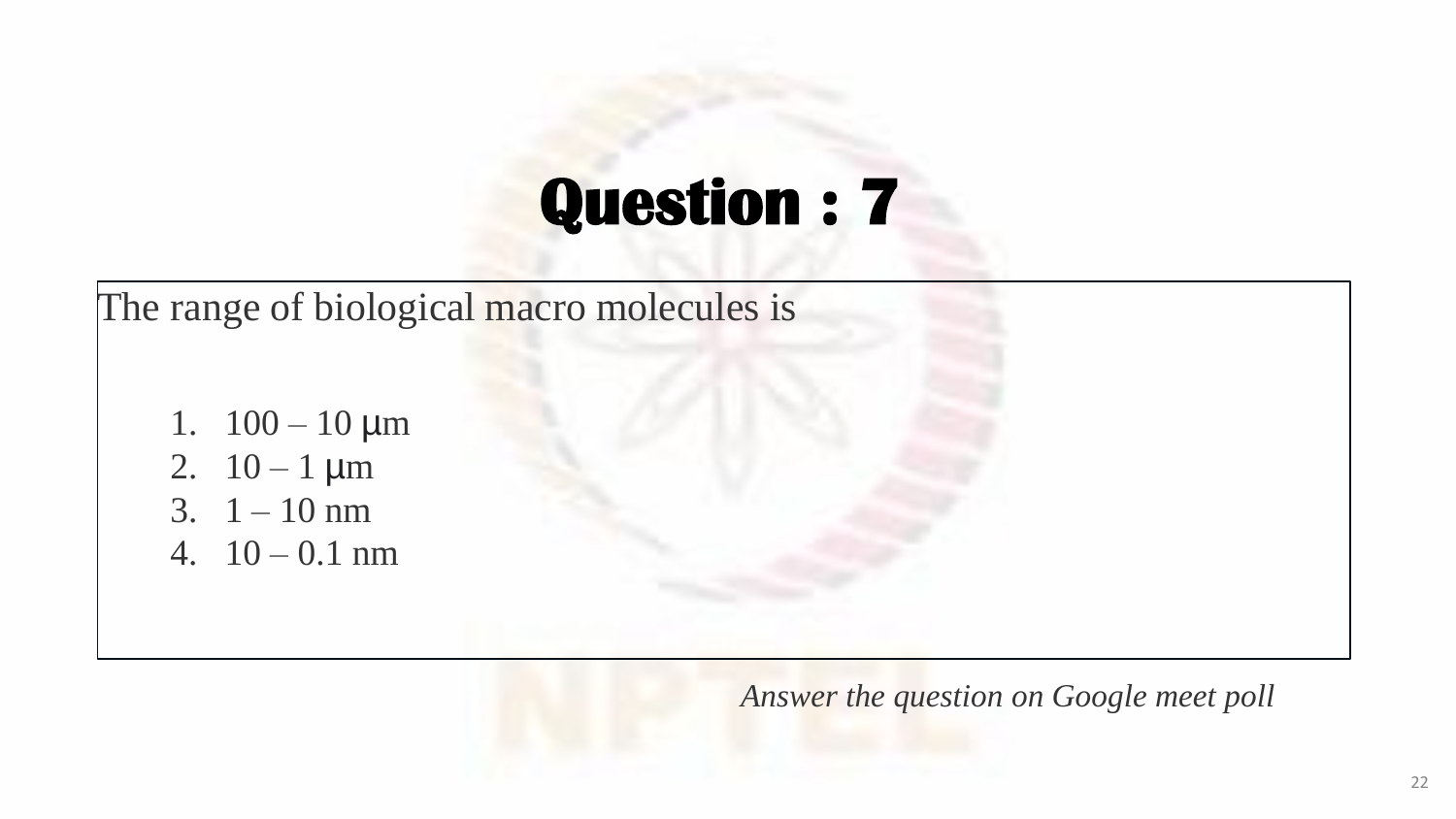Which biological macro molecules has no polymer form?

- 1. Carbohydrates
- 2. Amino acids
- 3. Lipids
- 4. Nucleic Acid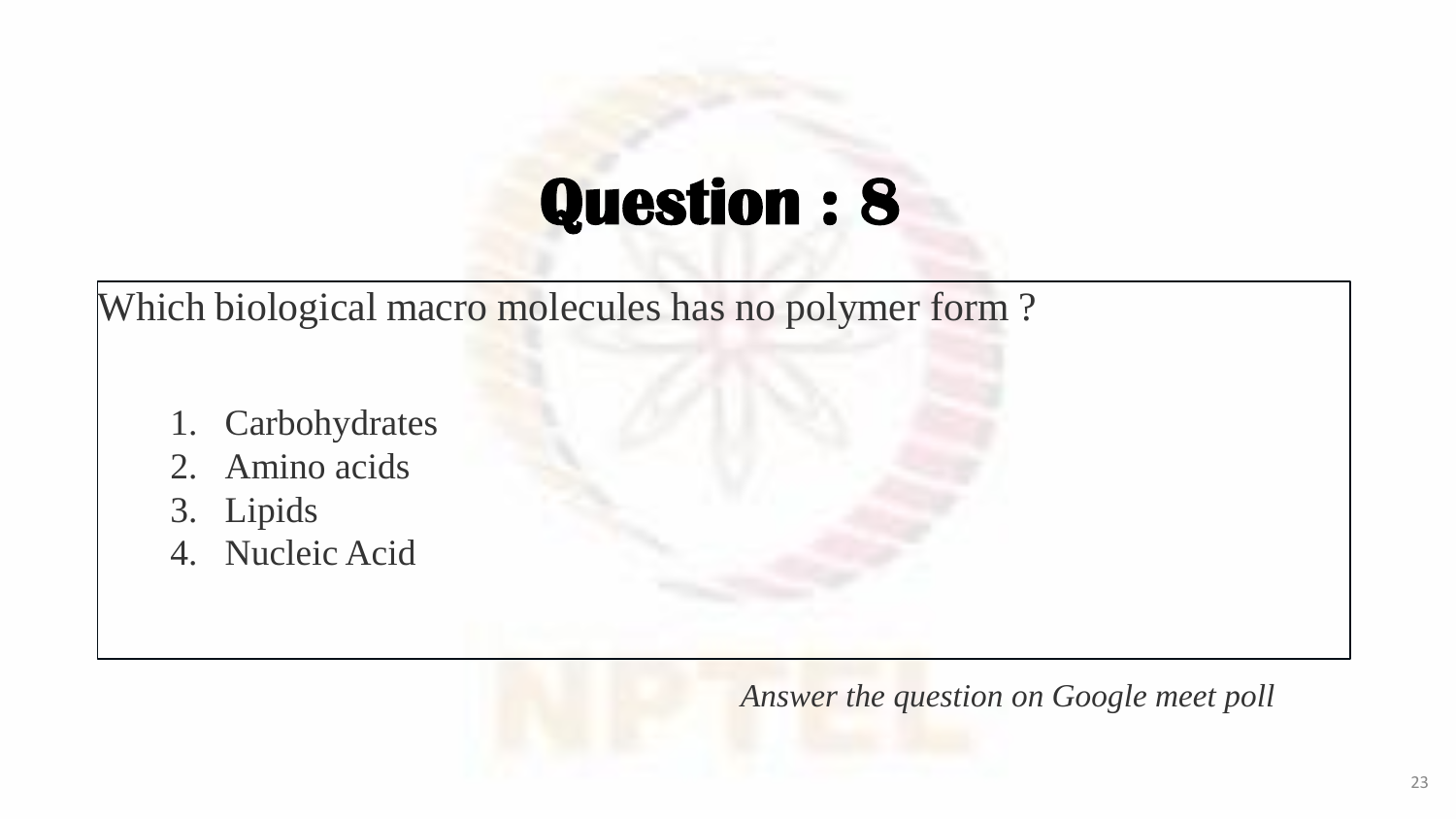Based on central dogma, what are key biomolecules to understand life ?

- 1. Carbohydrates and Proteins
- 2. Amino acids and Lipids
- 3. Lipids and DNA
- 4. Protein and DNA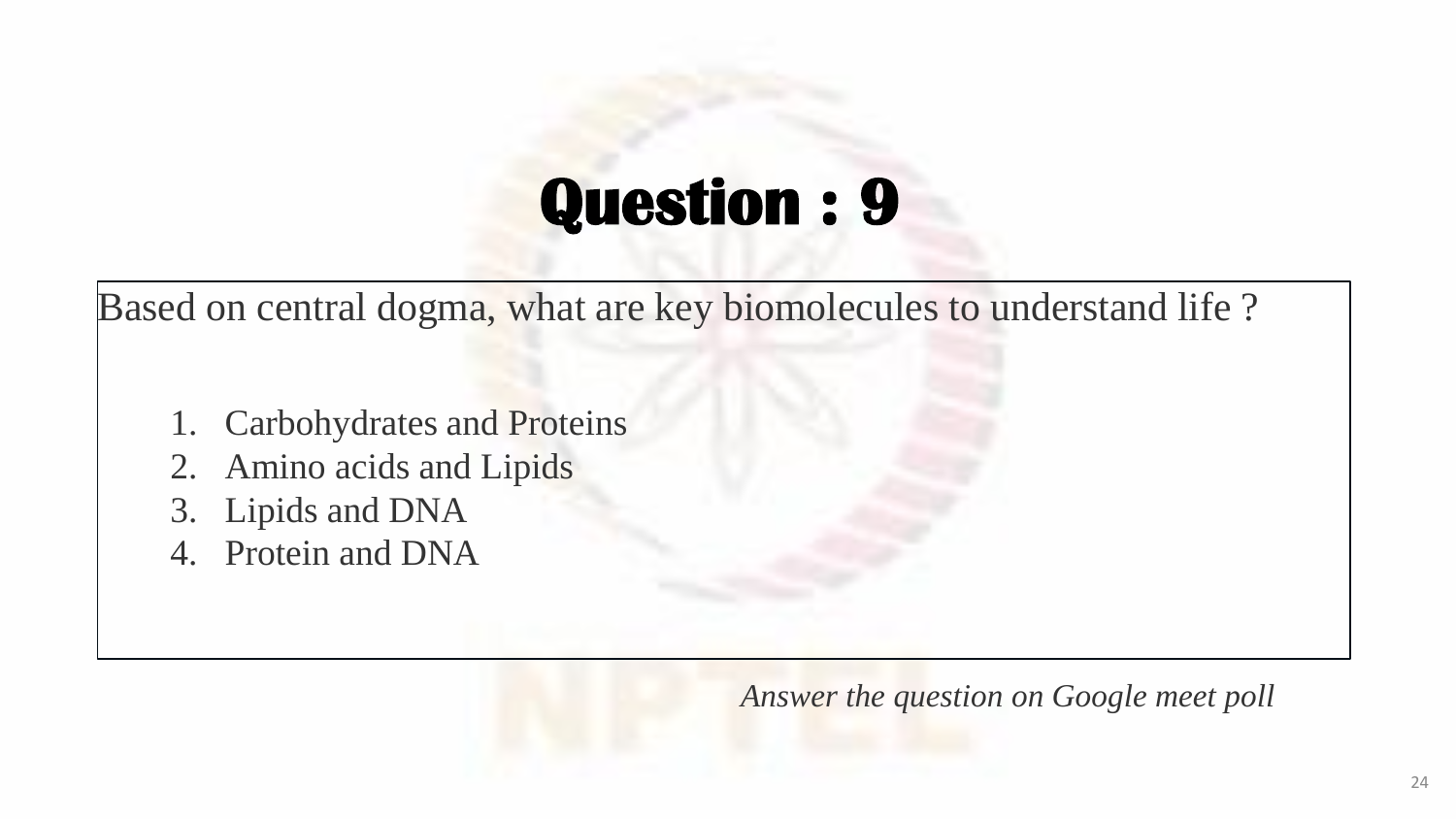#### Summary Sample Problems *Questions (from portal)* Questions



#### **Hershey Chase Experiment ?**

- 1. Viruses composed of a protein shell and DNA, so they can be labelled with a different elemental isotope.
- 2. Radioactive phosphorus-32 was used to label the DNA (phosphorus is present in DNA but not amino acids). Radioactive sulfur-35 was used to label the protein (sulfur is contained in protein but not DNA).
- 3. When the bacteriophages infected the bacteria, the progeny contained the radioactive isotopes in their structures.
- 4. The Hershey–Chase experiment helped to confirm that DNA, not protein, is the genetic material.